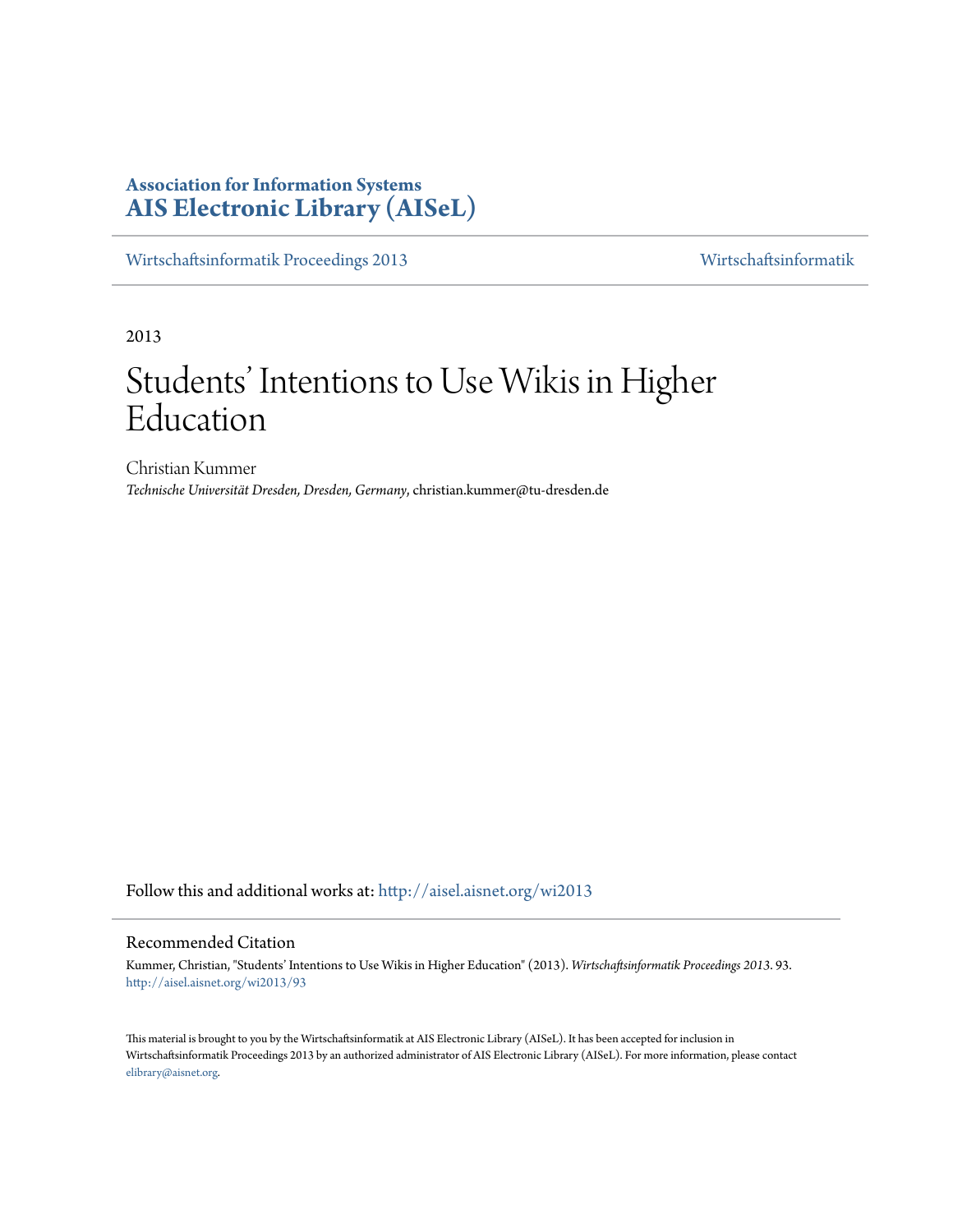# **Students' Intentions to Use Wikis in Higher Education**

Christian Kummer

Technische Universität Dresden, Dresden, Germany christian.kummer@tu-dresden.de

**Abstract.** Although wikis have gained considerable attention in higher education, students are often reluctant to use wikis in formal learning processes. Unlike company employees, students are not often rewarded for their participation in wiki-based assignments. Therefore, students seem to be opportunistic and decide to adopt wikis if they fit their current situation and preferences. This paper adapts the Decomposed Theory of Planned Behaviour to examine the situation in higher education classrooms. To better understand students' decision to use wikis, we introduced an intrinsic and extrinsic motivation construct. A survey was conducted with 133 first semester students to test the proposed model. The results provide support for the importance of an intrinsic and extrinsic motivation construct to explain influence on students' wiki use.

**Keywords:** technology acceptance, wiki, intrinsic motivation, extrinsic motivation, decomposed theory of planned behaviour

#### **1 Introduction**

The Web 2.0 has attracted considerable attention over the past few years. Social networking sites, blogs, wikis, podcasts, and more have changed the way that people search for, obtain, and share information. This change has had a substantial impact not only on our private lives but also on higher education [13]. Many educators have started to adapt and incorporate technology into their classrooms. Wikis especially have become popular with the development of the Web 2.0 and have gained reasonable attention in higher education. A wiki is a "freely expandable collection of interlinked web pages, a hypertext system for storing and modifying information – a database where each page is easily editable by any user" [25]. Wikis have been used to support collaborative learning [44], collaborative writing [24], and student engagement [28]. Although wikis are not a new phenomenon in higher education [19], there is still uncertainty about how to integrate wikis into classroom efficiently. As a consequence, instructors are struggling with students that are reluctant to use wikis [11], [14]. At the same time, there is a lack of empirically tested research [18], [27] about the students' perception of using wikis in formal learning processes within higher education.

The goal of this paper is to address this research gap by exploring factors that influence students' decision to adopt wikis within formal learning processes in higher

11<sup>th</sup> International Conference on Wirtschaftsinformatik,  $27<sup>th</sup>$  February –  $01<sup>st</sup>$  March 2013, Leipzig, Germany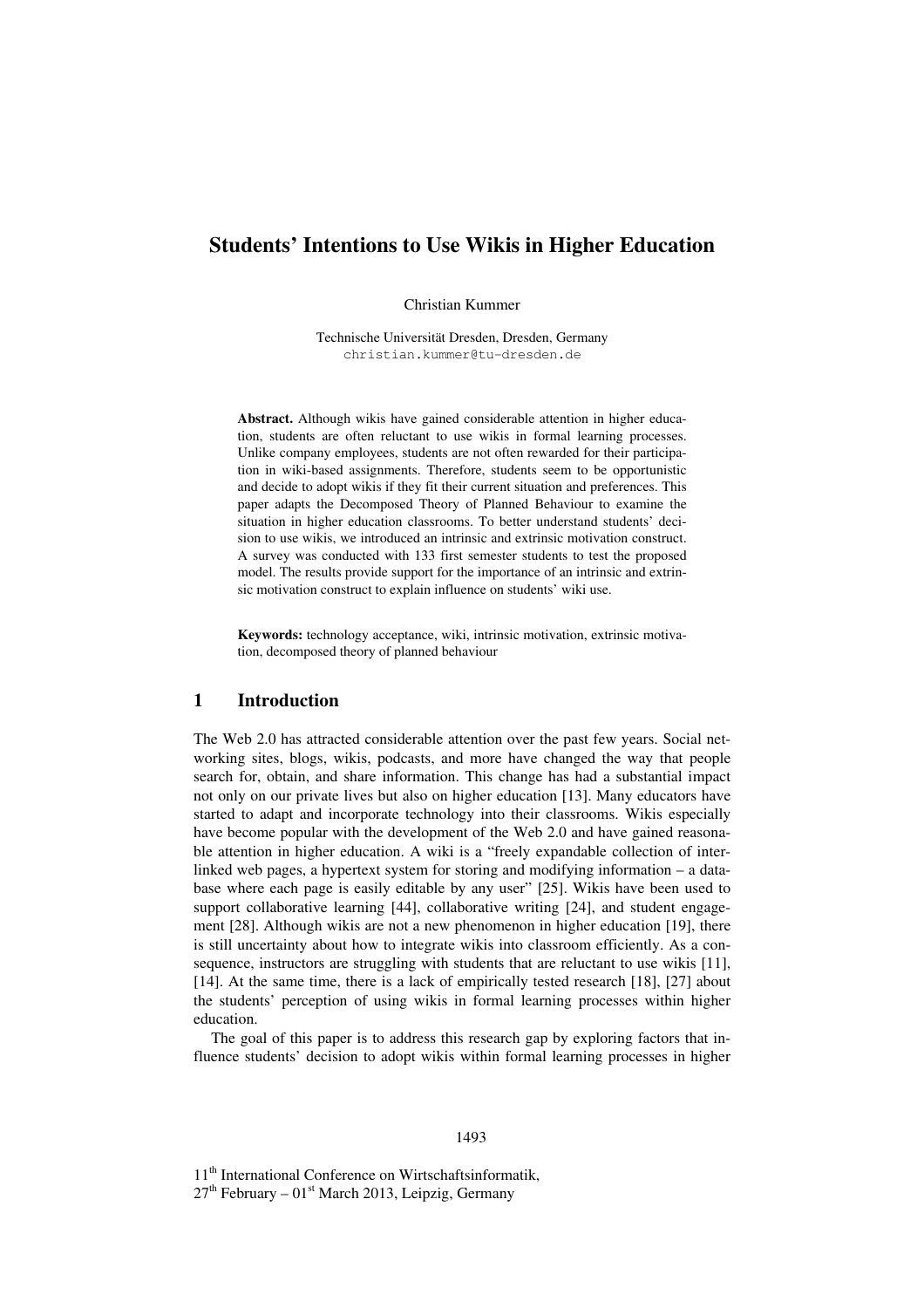education. Our research is distinctive for three reasons: first, we use the Decomposed Theory of Planned Behaviour (DTPB) [37] as a theoretical background for this study, which has not been previously tested in this context. Prior research only investigated students' intentions towards the whole software category, Web 2.0 [21], and is therefore limited. Students' decisions to adopt particular software depend on the context: e.g. the intention to voluntarily use social bookmarks in a classroom is different from the intention to write a graded assignment in a wiki. Second, we adapt the DTBP to suit the specific context of using wikis within formal learning processes in higher education. This is necessary because the motivation to use wikis is different from other contexts. Therefore, we included two constructs that represent the influence of intrinsic and extrinsic motivation on students' intention to use wikis. Based on literature, we integrate perceived enjoyment [22] and anticipated rewards [6]. In combination, these constructs allow us to understand the different motivations that are crucial for the adoption of a particular technology. Third, by modelling perceived usefulness as an influence on behavioural intention and by removing attitude, we take previously reported substitution effects from studies [38], [42] into account for the DTPB. The revised model was tested using a survey of first semester students in an introductory course on information systems. We then examined the proposed hypotheses using the partial least square approach to data analysis.

The paper is structured as follows: in the second section, we propose an adapted model of technology acceptance of wikis in higher education. Within the third section, we explain the methodology of our study. The results of the study are presented in the fourth chapter. The fifth chapter discusses the results and shows how instructors could benefit from these results. Finally, the next research steps are outlined.

# **2 Theoretical Model**

The theoretical framework used in this study is based on the Decomposed Theory of Planned Behaviour [37]. The DTPB has its origin in the Theory of Planned Behaviour [2]. The TPB asserts that an individuals' usage behaviour is a direct function of perceived behavioural usefulness and behavioural intention that in turn is a function of attitude, subjective norm, and perceived behavioural control. The DTPB extends the TPB by adding further influence factors on attitude and perceived behavioural control, resulting in more explanatory power [37]. As this study did not test a particular wiki implementation, we omitted usage behaviour because it cannot be measured without using a wiki. Therefore, behavioural intention is used as the strongest predictor of actual use. For this reason, we favoured the DTPB over the Technology Acceptance Model (TAM) [12] because the DTPB allows a better prediction of the behavioural intention than the TAM [37]. The proposed model (see Figure 1) can be used to test influences on wiki adoption without relying on a specific wiki implementation.

As a consequence, we removed perceived ease of use as an influence on perceived usefulness for three reasons. First, we did not test a particular wiki implementation. Although different wiki implementations have basis functionality in common, ease of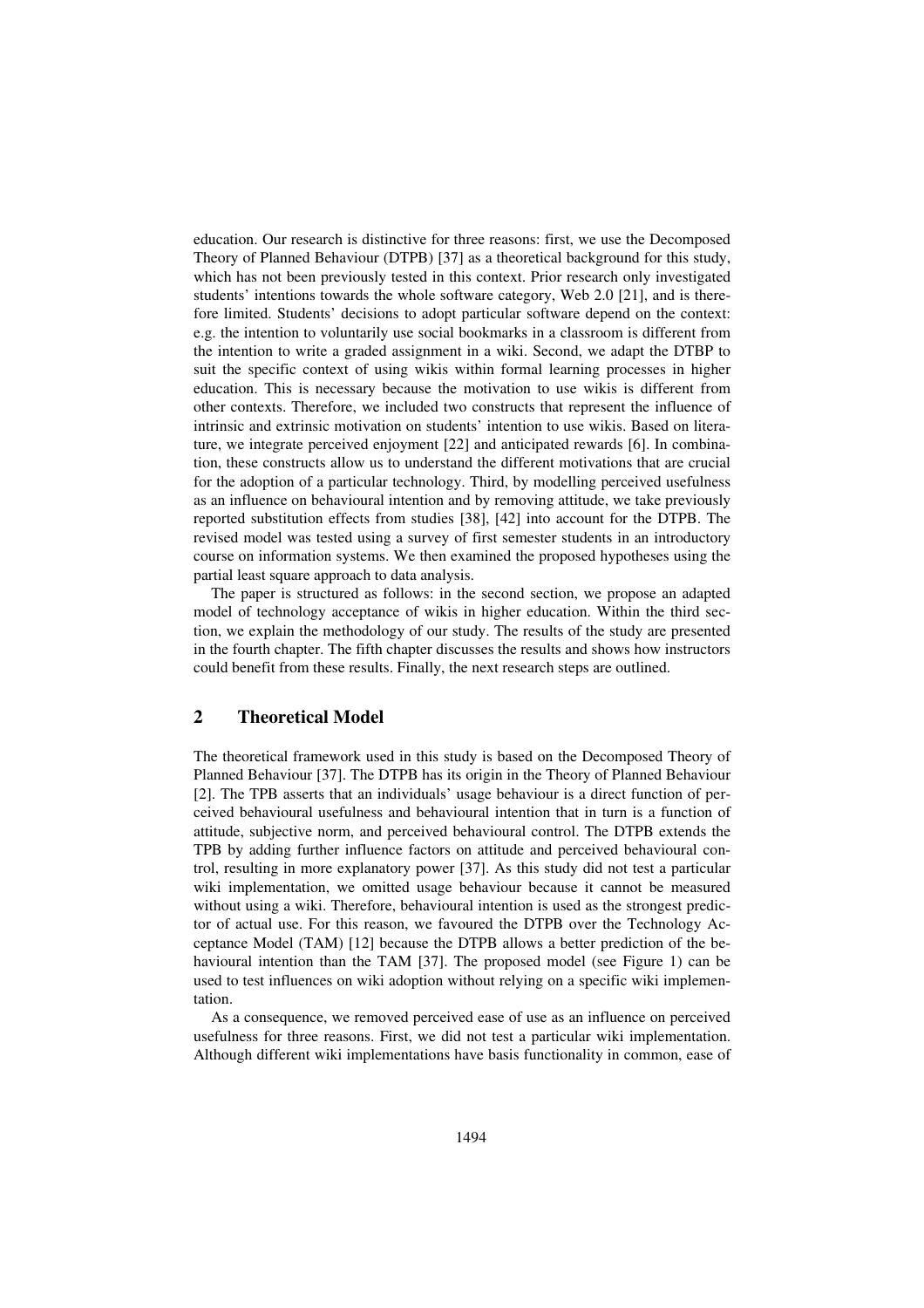use is dependent on a particular wiki implementation. Second, today's students are comfortable with nearly every form of technology [30]. Perceived ease of use is moderated by experience. Therefore, perceived ease of use is not that important in forming behavioural intention if the users are already familiar with the technology [40], [43]. Third, a wiki is web-based application. Perceived ease of use did not appear as a significant determinant when access to a system is provided by a graphical front-end and a browser [1]. Therefore, we removed perceived ease of use in order to get a model that is as parsimonious as possible, but facilitates the understanding of students' decision to adopt wikis [3], [37].

In the following, we introduce an adapted DTPB that is used to study factors influencing students' behavioural intention to use wikis if they are provided within formal learning processes in higher education classrooms.



**Fig. 1.** Research model

#### **2.1 Perceived Usefulness**

In contrast to the DTPB, we replaced attitude with perceived usefulness because attitude is not always a reliable predictor of behavioural intention. Attitude is not significant if constructs related to performance and effort expectancies are included in the model [42]. Research results suggest that attitude can be substituted with perceived usefulness [38], [42].

*Perceived usefulness* (PU) is defined as the "prospective user's subjective probability that using a specific application system will increase his or her job performance within an organizational context" [12]. Previous studies have shown strong empirical support that perceived usefulness positively influences behavioural intention [37], [43]. In the context of wikis in formal learning processes, perceived usefulness is viewed as the degree to which students believe that using wikis will help them learn better. Hence, perceived usefulness is hypothesised to positively influence the behavioural intention.

*Hypothesis 1*: Perceived usefulness will positively influence students' intentions to use wikis.

The situation in higher education classrooms is different than the situation in small and medium-sized companies, for example. Unlike company employees, students are often not rewarded for their participation in wiki-based assignments if they are not mandatory [14]. Therefore, students seem to be opportunistic, and they will decide to adopt wikis in formal learning processes only if they fit their current situation and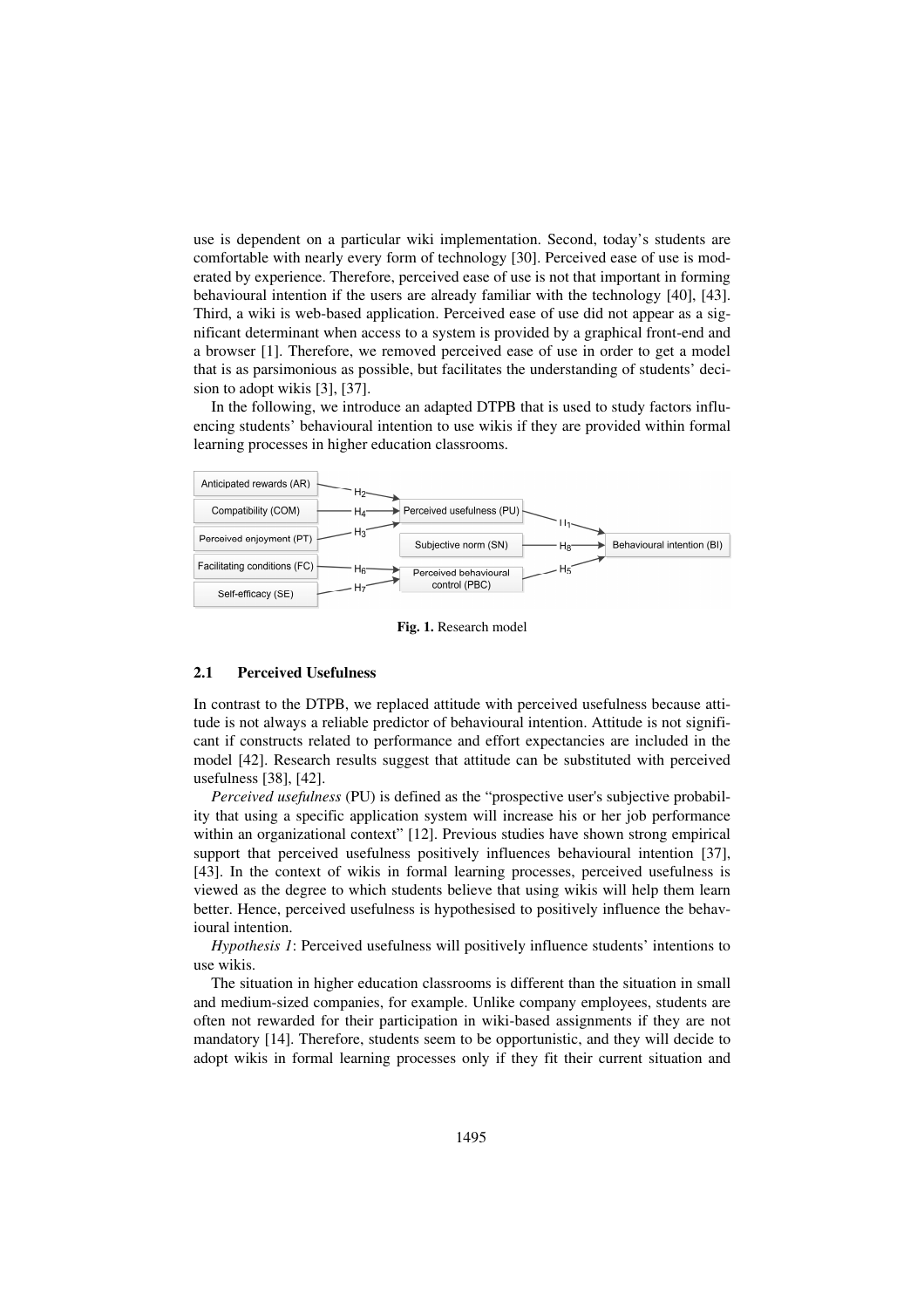preferences. Students choose an approach to learning by interpreting the "teaching context in the light of their own preconceptions and motivations" [5]. Although the DTPB already takes individual preconceptions (e.g. perceived usefulness) and context (e.g. facilitating conditions) into account, motivations to adopt a particular technology are disregarded. The motivation to use a particular technology depends on their application; e.g. a student's motivation when using wikis for a graded assignment is probably different from their motivation when commenting on a lecture via a social network service.

Taking this situation into account, we integrated anticipated rewards [6] and perceived enjoyment [22] as new constructs that explain students' extrinsic and intrinsic motivation. Extrinsic motivation refers to something that is done because it results in a nameable outcome, whereas intrinsic motivation refers to something that is done because it is "inherently interesting or enjoyable" [35].

**Anticipated Rewards.** Different studies have shown that students do not use wikis unless it is mandatory or if they are rewarded for their work [11], [14]. Hence, we argue that *anticipated* extrinsic *rewards* (AR) like graded assignments cause a higher degree of perceived usefulness of wikis [45]. Anticipated rewards are defined as the "degree to which one believes that one will receive extrinsic incentives" [6] for using wikis within formal learning processes. Therefore, anticipated rewards reflect the reward-based superior influence on students' intentions.

*Hypothesis 2*: Anticipated rewards will positively influence perceived usefulness.

**Perceived Enjoyment.** The variety of motives to contribute to Wikipedia shows [29] that people do not only participate if they are rewarded. Therefore, there are students who are intrinsically motivated to use wikis. In formal learning processes, these students enjoy using wikis because every participant can read their contributions. This gave them the "feeling of teaching other users and sharing knowledge" [33]. These students "enjoy the process and do not perceive it as being effortful compared to those who have less intrinsic motivation" [41]. Due to its facilitating effect, we included *perceived enjoyment* (PT) as an intrinsic motivator construct that positively influences perceived usefulness.

*Hypothesis 3*: Perceived enjoyment will positively influence perceived usefulness.

**Compatibility.** Conformant to the DTPB, we included the *compatibility* (COM) of an information system in the theoretical model. Compatibility is generally regarded as the degree to which an information system is congruous with the potential user's existing values, previous experiences, and current needs [37]. In this study, we used Chen's definition of educational compatibility as the degree to which a wiki "complies with the overall learning expectancy of students, including the current learning situation, the learning style, and the preference of conducting learning activities" [8]. Hence, it is expected that an increasing compatibility of the learning style and learning situation with wikis will positively influence the perceived usefulness of wikis in formal learning processes.

*Hypothesis 4*: Compatibility will positively influence perceived usefulness.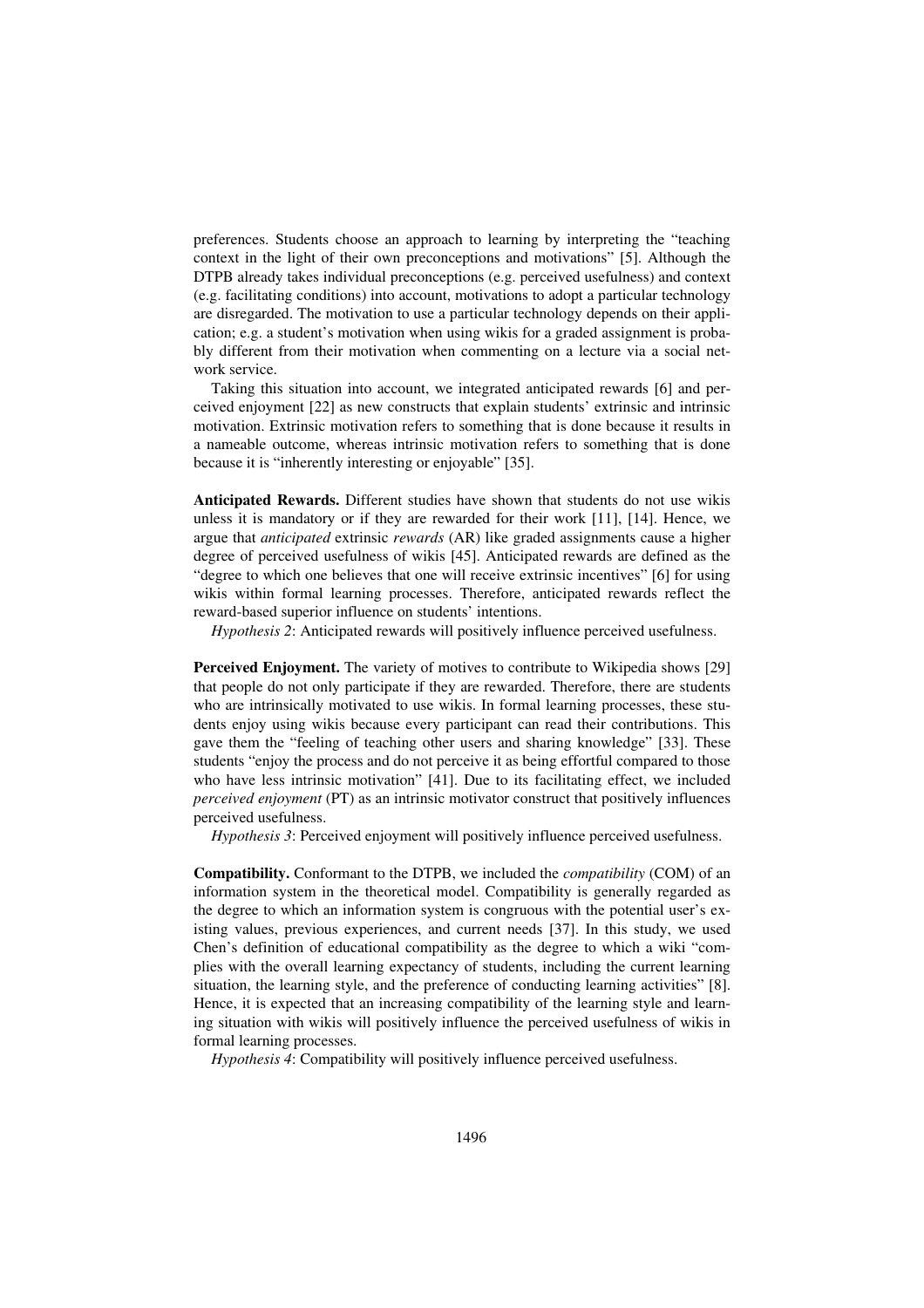#### **2.2 Perceived Behavioural Control**

Individuals do not have complete control over their behaviour in some circumstances. *Perceived behavioural control* (PBC) reflects the level of control individuals feel they have over their own behaviour. It is an important determinant of intention because individuals' behavioural intention is strongly influenced by their perception of the ability to perform it [2], [37]. Regarding students' use of wikis in formal learning processes, perceived behavioural control reflects the students' feeling about their confidence in using wikis and the availability of resources needed to use them.

*Hypothesis 5*: Perceived behavioural control over wikis will positively influence students' intentions to use wikis.

**Facilitating Conditions.** The first component influencing perceived behavioural control describes the necessary resources to engage in a behaviour [2], [37]. These *facilitating conditions* (FC) influence the behavioural intentions and the actual use of the technology. In our context, missing resources such as time and technology hinder the use of wikis for formal learning processes.

*Hypothesis 6*: The availability of facilitating conditions will positively influence perceived behavioural control.

**Self-efficacy.** *Self-efficacy* (SE) beliefs can influence individuals' behavioural intentions and therefore their actions. This describes an individual's confidence in the ability to perform a behaviour [2], [4]. In the context of wikis in formal learning processes, self-efficacy defines the students' perception of their abilities to use a wiki in higher education classrooms.

*Hypothesis 7*: Self-efficacy will positively influence perceived behavioural control.

#### **2.3 Subjective Norm**

*Subjective norm* (SN) is defined as the degree to which an "individual perceives that most people who are important to him think he should or should not use the system" [43]. With regard to wikis in formal learning processes, the students' perception of the use of wikis can be influenced by persons important to them. In contrast to the DTPB, we have not distinguished between peer and superior influence because previous studies showed no significant influence of superior influence on students' intentions and perceptions [32], [36].

*Hypothesis 8*: Subjective norm will positively influence students' intentions to use wikis.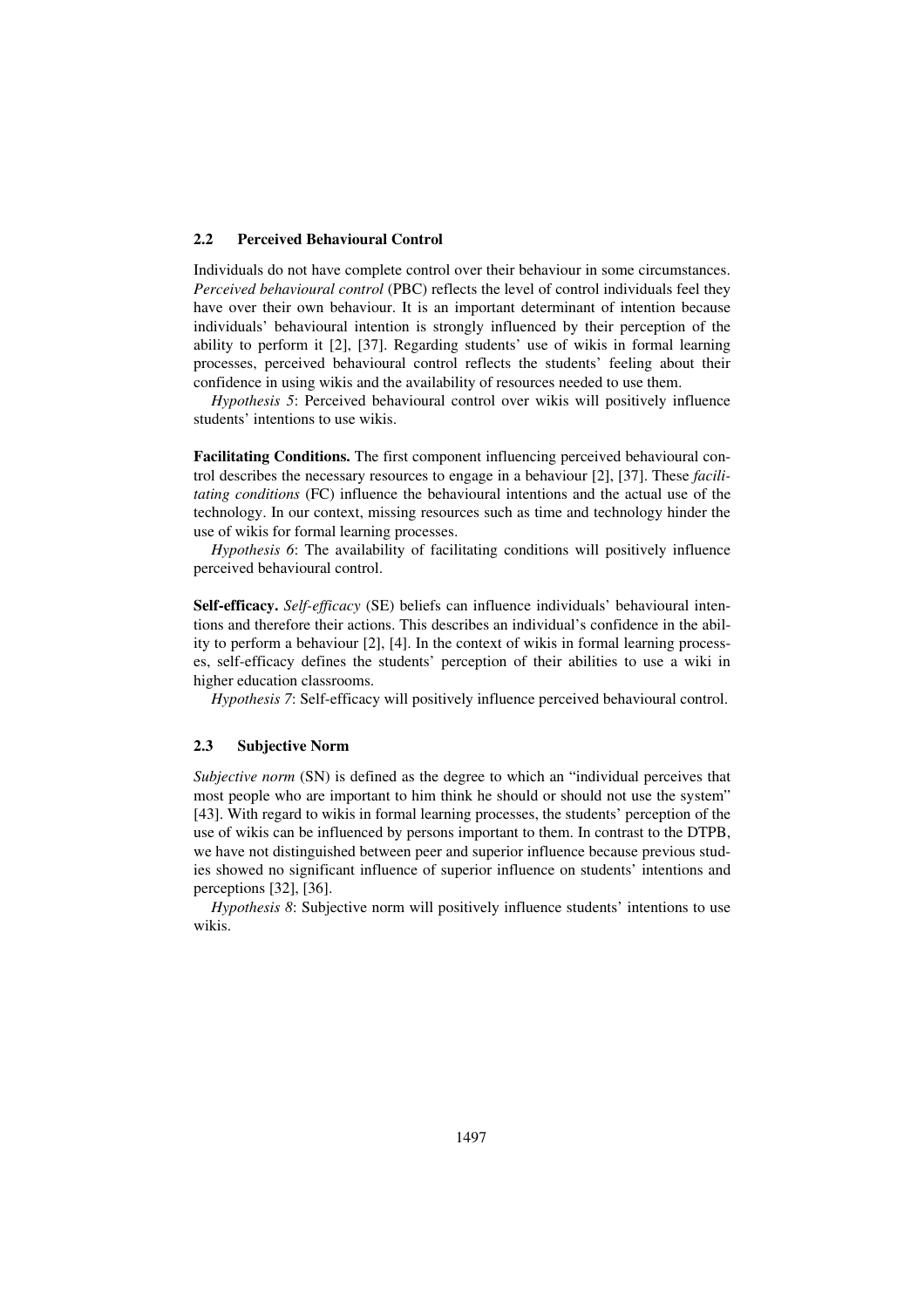# **3 Method**

To test the model, a survey was conducted to investigate students' intentions to use wikis in higher education classrooms. The survey consisted of a questionnaire developed from material discussed and tested previously [6], [8], [22-23], [37], [39], [43]; see Table 1 for a list of the items. Because this study did not focus on a particular wiki implementation, the students were told to imagine a learning scenario where they collaboratively contribute information to a wiki with their fellow students. The items were slightly modified to suit the context and translated into German. We gave the German items to a peer for back-translation into English to check whether they result in items similar to the originals. Afterwards, wording and translation changes were included in the questionnaire. Each construct was measured using a five-point Likert scale, ranging from "strongly disagree" to "strongly agree".

The study was conducted January 2012 among first semester students enrolled in an introductory course in information systems at a large German university. Participation in the survey was completely voluntary. 425 questionnaires were handed out at the beginning of the lecture and were collected afterwards. 245 questionnaires were returned, at least partly filled out. 133 data records remained after discarding incomplete questionnaires. The participants included 76 males (57.1%) and 57 females  $(42.9\%)$ . Most of the participants were between 18 and 23 years of age (n = 124; 93.2%), and the remaining students ( $n = 9$ ; 6.8%) were under 29 years of age. The participants were students of economics with a focus on business administration (n = 89; 66.9%), business informatics ( $n = 20$ ; 15%), engineering management ( $n = 23$ ; 17.3%), or business economics and education ( $n = 1$ ; 0.8%).

The collected data was analysed using the partial least squares (PLS) path modelling to assess scales validity and test the hypotheses. This was done using SmartPLS software [34]. PLS is a component-based structural equation modelling technique that has minimal demands on measurements scales, sample size, and residual distributions [9]. We choose PLS because of its minimal requirements regarding sample size and prediction capability [17]. However, the "10 times rule" is fulfilled, specifying the minimum sample size as "10 times the largest number of predictors for any dependent variable in the model" [17]. As the "10 times rule" is only a minimum requirement, we calculated the statistical power according to Cohen using G\*Power [10], [15]. The number of cases is sufficient to detect relationships of a medium effect size with a power of 95% (n = 119). This statistical power is regarded as sufficient because the hypotheses were previously tested in other contexts. It is therefore likely that small effect sizes were discovered.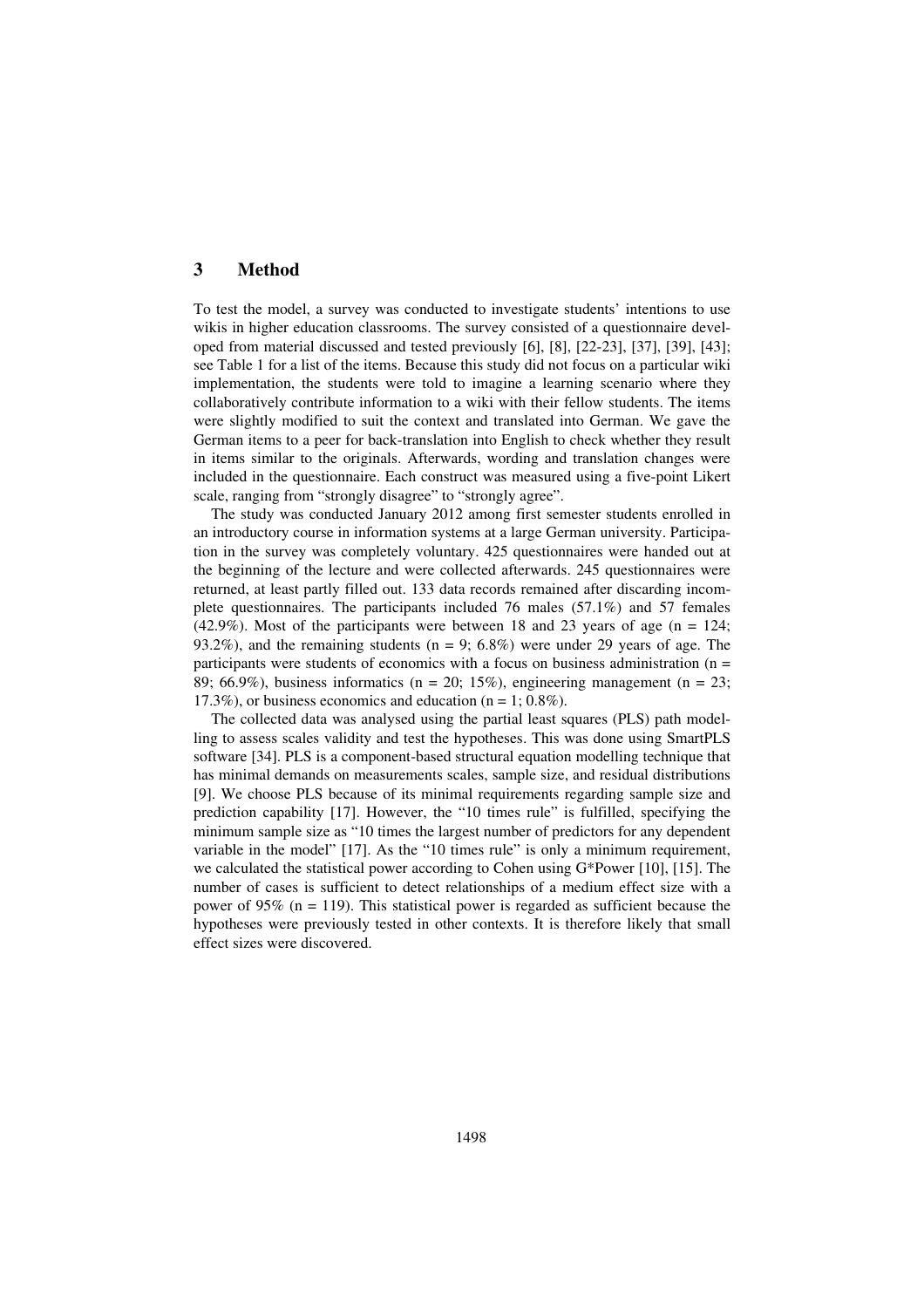| <b>Construct</b>                  | <b>Item</b><br>Loading |                                                                                                |     |  |  |  |
|-----------------------------------|------------------------|------------------------------------------------------------------------------------------------|-----|--|--|--|
| Anticipated                       | AR1                    | I will receive a better grade in return for my participation in wikis.                         |     |  |  |  |
| rewards [6]                       | AR <sub>2</sub>        | I will receive a chance for a better grading in return for my participation in<br>wikis.       |     |  |  |  |
| Behavioural<br>intention<br>[43]  | B <sub>11</sub>        | Assuming I had access to wikis, I intend to use them.                                          |     |  |  |  |
|                                   | BI2                    | Given that I had access to wikis, I predict that I would use them.                             |     |  |  |  |
|                                   | BI3                    | I plan to use wikis in my studies if they are provided.                                        |     |  |  |  |
| Compatibi-<br>lity [8]            | COM1                   | Using wikis is compatible with all aspects of my learning.                                     |     |  |  |  |
|                                   | COM <sub>2</sub>       | Using wikis is completely compatible with my current learning situation.                       |     |  |  |  |
|                                   | COM3                   | I think using wikis fits well with the way I like to conduct learning activi-<br>ties.         |     |  |  |  |
|                                   | COM <sub>4</sub>       | Using wikis fits into my learning style.                                                       | .89 |  |  |  |
| Facilitating                      | FC1                    | When I need help to use wikis, guidance is available to me.                                    | .92 |  |  |  |
| conditions<br>$[39]$              | FC <sub>2</sub>        | When I need help to use wikis, specialized instruction is available to help<br>me.             |     |  |  |  |
|                                   | FC3                    | When I need help to use wikis, a specific person is available to provide<br>assistance.        | .91 |  |  |  |
| Perceived                         | PBC1                   | I would be able to use wikis.                                                                  | .93 |  |  |  |
| behavioural<br>control [37]       | PBC <sub>2</sub>       | Using wikis is entirely within my control.                                                     | .91 |  |  |  |
|                                   | PBC3                   | I have the resources and the knowledge and the ability to make use of<br>wikis.                |     |  |  |  |
| Perceived                         | PT1                    | While participating in wikis, I experienced pleasure.                                          | .91 |  |  |  |
| enjoyment<br>$[22]$               | PT <sub>2</sub>        | The process of participating in wikis is enjoyable.                                            |     |  |  |  |
|                                   | PT3                    | I have fun using wikis.                                                                        |     |  |  |  |
| Perceived<br>usefulness<br>$[43]$ | PU1                    | Using wikis improves my learning efficiency/performance.                                       |     |  |  |  |
|                                   | PU <sub>2</sub>        | Using wikis in increases my productivity.                                                      |     |  |  |  |
|                                   | PU3                    | Using wikis enhances my effectiveness.                                                         |     |  |  |  |
|                                   | PU <sub>4</sub>        | I find the system to be useful in my tasks.                                                    | .82 |  |  |  |
| Self-<br>efficacy<br>$[23]$       | SE1                    | I have confidence in my ability to provide knowledge that other students<br>consider valuable. |     |  |  |  |
|                                   | SE <sub>2</sub>        | I have the expertise needed to provide valuable knowledge for other stu-<br>dents.             | .94 |  |  |  |
|                                   | SE <sub>3</sub>        | Most fellow students think that the knowledge I transfer is valuable to<br>them.               | .86 |  |  |  |
| Subjective                        | SN <sub>1</sub>        | People who are important to me think that I should participate in wikis.                       | .96 |  |  |  |
| norm [43]                         | SN <sub>2</sub>        | People who influence my behaviour encourage me to participate in wikis.                        | .96 |  |  |  |

# **Table 1.** Summary of items and factor loadings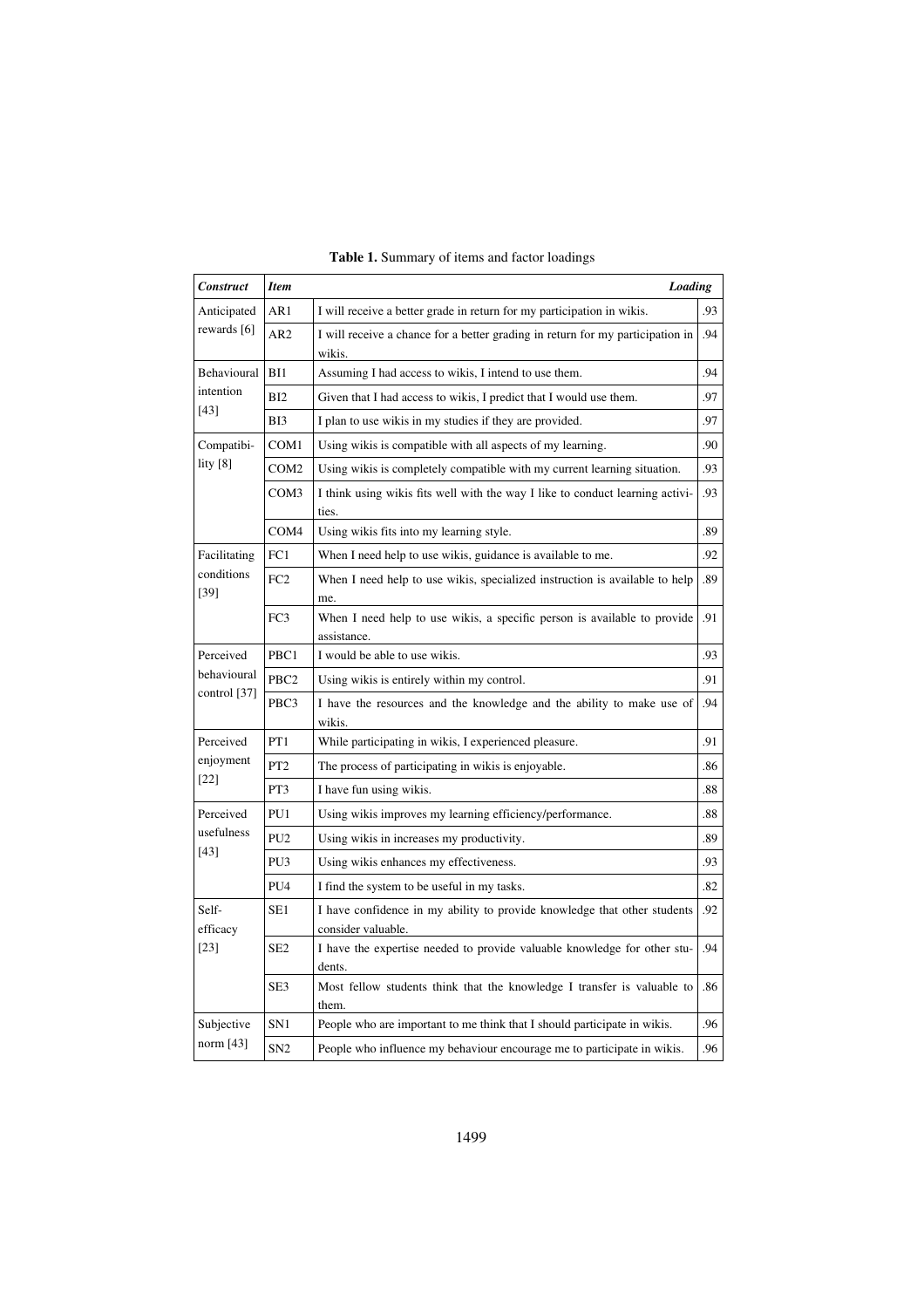# **4 Results**

PLS path models are interpreted in two-steps process, encompassing (1) the assessment of the reliability and the validity of the measurement model, and afterwards, (2) the evaluation of the structural model that explains hypothesized causal paths.

#### **4.1 Measurement Model**

Each construct was measured using reflective indicators. To evaluate the reliability and validity of the measurement model, we assessed the convergent validity and the discriminant validity of the scale items.

Convergent validity was assessed using three criteria: internal consistency, indicator reliability, and average variance extracted (AVE). To ensure internal consistency, Cronbach's alpha  $\alpha_c$  and internal composite reliability  $\rho_c$  should be greater than .70 [9]; both thresholds were exceeded for all constructs, see Table 2 for  $\rho_c$ . Table 1 lists the constructs, the related items, and the factor loadings. Indicator reliability can be assumed because each indicator loads high (> .80) on the related construct [9]. Finally, every AVE exceeded the suggested threshold of .50 [9].

|                                                                                                                      | M    | <b>SD</b> | $p_c$ | <b>Inter-construct correlations</b> |          |            |          |            |          |           |           |           |
|----------------------------------------------------------------------------------------------------------------------|------|-----------|-------|-------------------------------------|----------|------------|----------|------------|----------|-----------|-----------|-----------|
|                                                                                                                      |      |           |       | AR                                  | BI       | <b>COM</b> | FC       | <b>PBC</b> | PT       | <b>PU</b> | <b>SE</b> | <b>SN</b> |
| AR                                                                                                                   | 2.46 | 1.16      | .93   | .87(.93)                            |          |            |          |            |          |           |           |           |
| BI                                                                                                                   | 3.36 | 1.18      | .97   | .22                                 | .92(.96) |            |          |            |          |           |           |           |
| COM                                                                                                                  | 3.17 | 1.04      | .95   | .37                                 | .72      | .83(.91)   |          |            |          |           |           |           |
| <b>FC</b>                                                                                                            | 2.77 | 1.04      | .94   | .45                                 | .43      | .56        | .83(.91) |            |          |           |           |           |
| <b>PBC</b>                                                                                                           | 3.47 | 1.15      | .95   | .27                                 | .67      | .74        | .51      | .86(.93)   |          |           |           |           |
| <b>PT</b>                                                                                                            | 2.55 | 1.04      | .92   | .37                                 | .36      | .51        | .53      | .41        | .78(.89) |           |           |           |
| PU                                                                                                                   | 3.14 | 1.00      | .93   | .52                                 | .70      | .80        | .59      | .68        | .66      | .78(.88)  |           |           |
| <b>SE</b>                                                                                                            | 2.68 | 1.06      | .93   | .50                                 | .39      | .47        | .49      | .52        | .57      | .56       | .82(.91)  |           |
| SN                                                                                                                   | 2.40 | 1.15      | .96   | .46                                 | .29      | .48        | .50      | .34        | .53      | .51       | .44       | .92(.96)  |
| Note: Diagonal elements are the average variance extracted (AVE) and, in parenthesis, the<br>square root of the AVE. |      |           |       |                                     |          |            |          |            |          |           |           |           |

**Table 2.** Descriptive statistics, correlation of constructs, composite reliability  $\rho_c$ , and AVE

Discriminant validity is achieved if the conceptually different constructs exhibit sufficient difference. Therefore, the factor loading of each indicator is expected to be greater than all of its cross loadings [9], and the AVE of a construct should be higher than the constructs' highest squared correlation with any other construct [16], as shown in Table 2. Both criteria satisfactorily fulfilled the requirements, demonstrating discriminant validity.

The results of the model evaluation demonstrated that satisfactory reliability, convergent validity, and discriminant validity were achieved. Therefore, all scales in this study sufficiently measured the related constructs.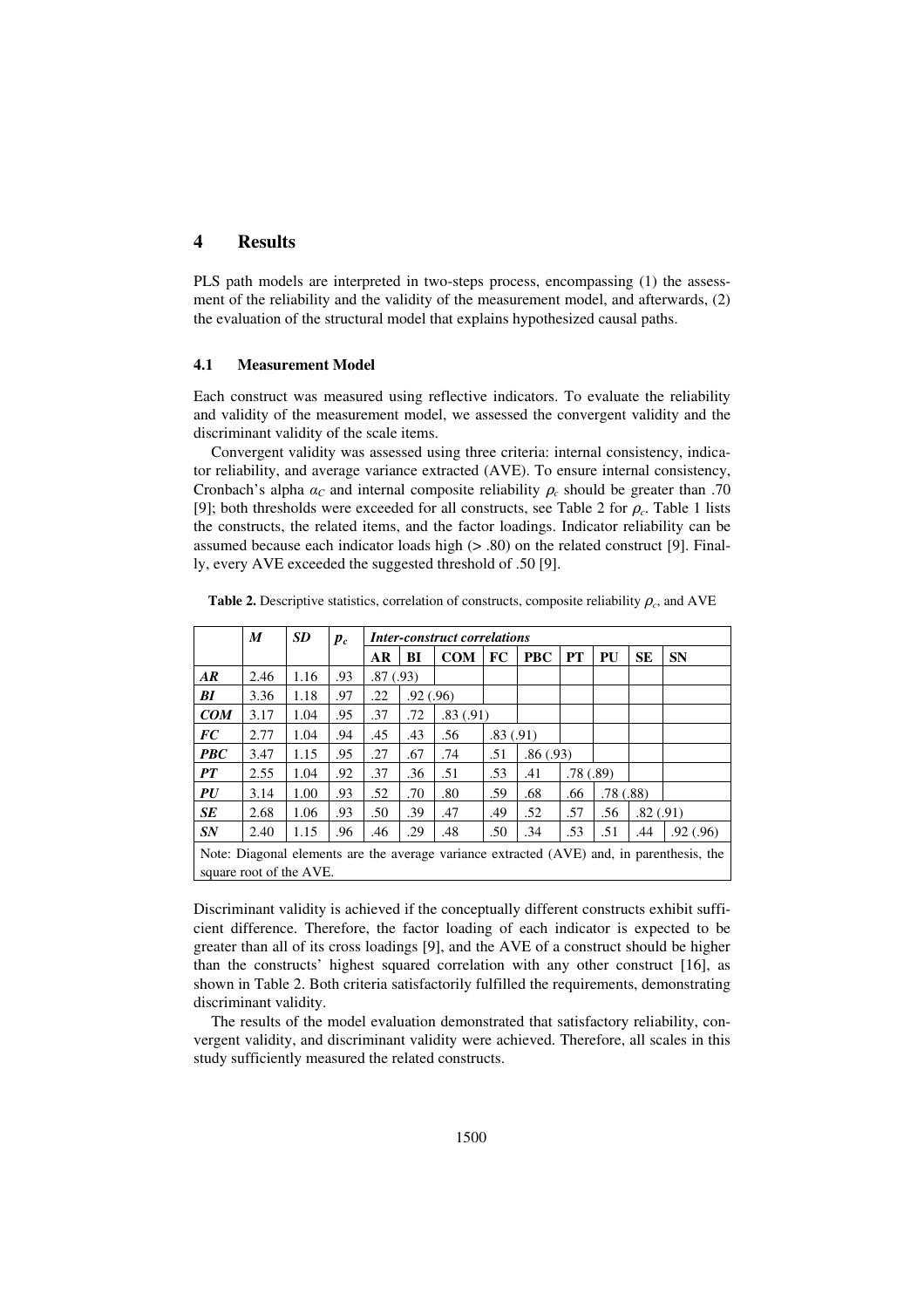Finally, we addressed concerns regarding common method bias by using a statistical approach suggested by Podsakoff et al. and by following a method proposed by Liang et al. [26], [31]. The average of indicator variance caused by substantive constructs (0.85) was substantially greater than the method-based variance (0.01). Additionally, most of the method factor loadings were insignificant. Common method bias is thus not a serious concern of this study.

#### **4.2 Structural Model**

The hypotheses were tested with SmartPLS [34]. We used the bootstrapping method to determine the significance of the paths among the constructs. As recommended, we used the number of valid observations  $(n = 133)$  as the number of bootstrap cases, 5,000 bootstrap samples, and selected the individual sign changes option [20]. Therefore, we derived significance for item loadings and path coefficients  $\beta$  by using the tstatistic.



**Fig. 2.** PLS path analysis model  $(*** p < .001)$ 

The  $R<sup>2</sup>$  values of the endogenous constructs indicate the percentage of variance explained by the model and therefore give information about the explanatory power of the structural model. According to the thresholds denoted by [9], the R² of behavioural intention ( $\mathbb{R}^2 = .565$ ) and perceived behavioural control ( $\mathbb{R}^2 = .352$ ) is moderate, though perceived usefulness ( $R^2 = .760$ ) had a substantial level [9]. All structural paths were found to be significant except one. The R<sup>2</sup> values of the endogenous variables and the significance of the modelled paths are depicted in Figure 2. Additionally, we calculated the effect size  $f^2$ , which can be explored to see the impact of an exogenous variable on an endogenous variable. The impact at the structural model can be considered a small ( $f^2 = .02$ ), medium ( $f^2 = .15$ ), or large ( $f^2 = .35$ ) effect [9]; for effect sizes of the paths see Table 3. The predictive capabilities of the proposed model were tested using cross-validated redundancy measure Q². Each Q² value was greater than zero; therefore, the model can be seen to have predictive relevance [9].

As expected, perceived usefulness had a significant and positive influence on the behavioural intention to use a wiki in formal learning processes. The effect size on the intention was medium ( $f^2 = .202$ ). Therefore, hypothesis H<sub>1</sub> ( $\beta = .495$ ;  $p < .001$ ) was supported. The proposed positive influence of anticipated rewards on perceived usefulness (H<sub>2</sub>,  $\beta$  = .198;  $p < .001$ ) was significant, the effect was on a good small level  $(f^2 = .114)$ , and therefore the hypothesis was supported. The proposed positive influ-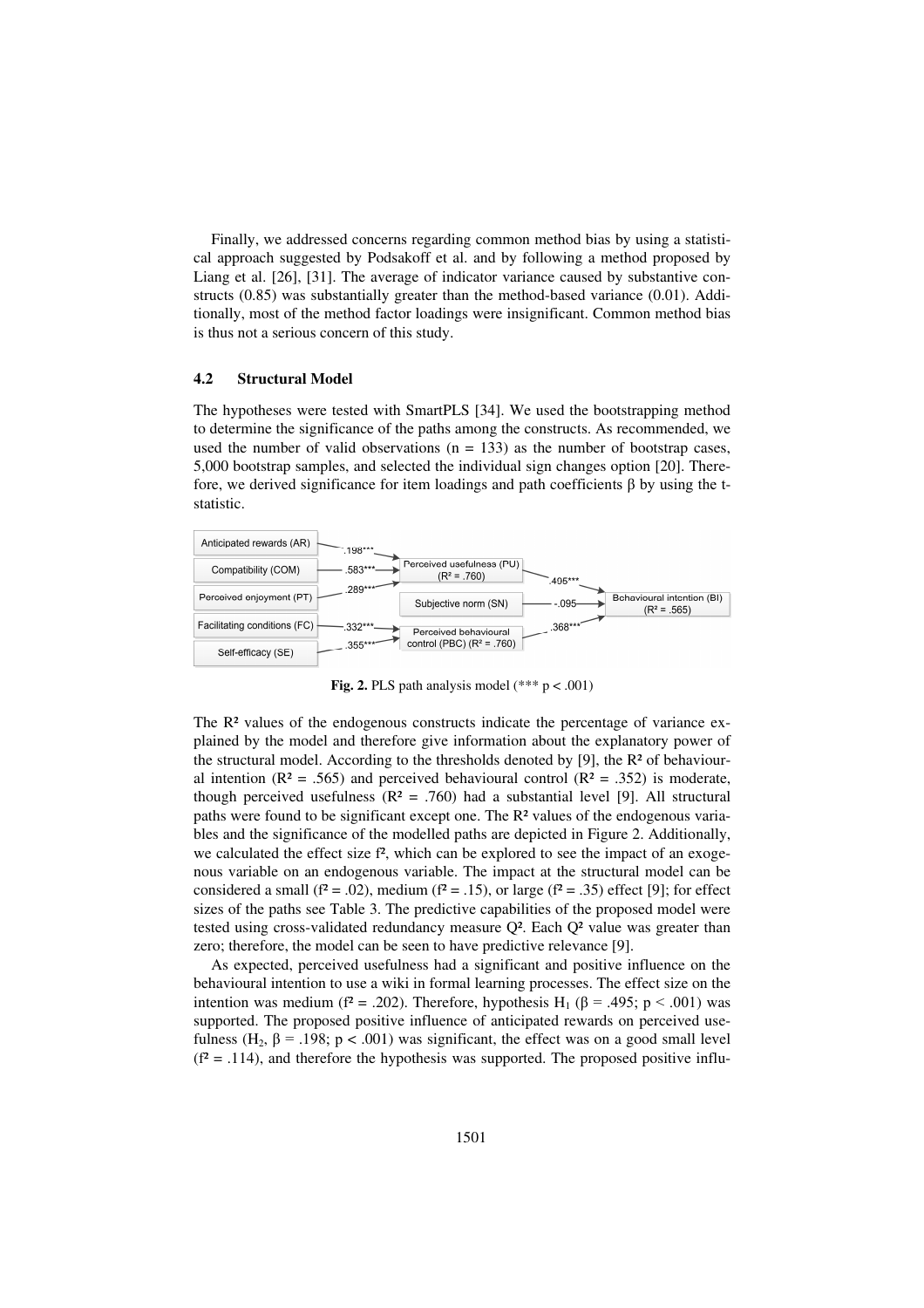ence of perceived enjoyment on perceived usefulness (H<sub>3</sub>,  $\beta$  = .289; p < .001) was significant and had a medium effect ( $f^2 = .195$ ). Thus, hypothesis H<sub>3</sub> was supported. The positive influence of compatibility on perceived usefulness (H<sub>4</sub>,  $\beta$  = .583; p < .001) was supported significantly. Hence, a high compatibility with the students' learning situation increases the perceived usefulness. The effect size had a large effect  $(f^2 = .497)$  as well as the highest influence on perceived usefulness.

| <b>Hypotheses</b>                               |                      |           | t-statistic | f2   |  |  |  |
|-------------------------------------------------|----------------------|-----------|-------------|------|--|--|--|
| $H_1$                                           | $PU \rightarrow BI$  | .495***   | 5.586       | .202 |  |  |  |
| H <sub>2</sub>                                  | $AR \rightarrow PU$  | .198***   | 3.393       | .114 |  |  |  |
| H <sub>3</sub>                                  | $PT \rightarrow PU$  | .289***   | 5.006       | .195 |  |  |  |
| $H_4$                                           | $COM \rightarrow PU$ | .583***   | 10.406      | .497 |  |  |  |
| $H_5$                                           | $PBC \rightarrow BI$ | .368***   | 4.072       | .166 |  |  |  |
| $H_6$                                           | $FC \rightarrow PBC$ | .332***   | 4.162       | .114 |  |  |  |
| H <sub>7</sub>                                  | $SE \rightarrow PBC$ | $.355***$ | 4.223       | .128 |  |  |  |
| $H_8$                                           | $SN \rightarrow BI$  | $-.095$   | 1.606       |      |  |  |  |
| Note: * $p < .05$ ** $p < .01$ *** $p < .001$ . |                      |           |             |      |  |  |  |

Table 3. Path coefficients  $\beta$ , t-statistic, and effect size f<sup>2</sup>

Consistent with the DTPB, hypotheses  $H_5$ ,  $H_6$ , and  $H_7$  were supported. The influence of perceived behavioural control on behavioural intention is positive, significant  $(H<sub>5</sub>)$ ,  $\beta$  = .368; p < .001), and had a medium effect ( $f^2$  = .166) on behavioural intention. The hypothesised positive influence of facilitating conditions on perceived behavioural control was significant (H<sub>6</sub>,  $\beta$  = .332; p < .001). However, the effect size was only small ( $f^2 = .114$ ). Finally, the proposed positive influence of self-efficacy on perceived behavioural control was also significant (H<sub>7</sub>,  $\beta$  = .355; p < .001), but has only a small effect ( $f^2 = .128$ ). Unexpectedly, subjective norm had no significant influence on behavioural intention. Hence, hypothesis  $H_8$  was not supported.

To ensure that no significant paths have been left out of the model, we compared it to the saturated model. A saturated model connects all exogenous variables with the endogenous variable, whereas the theoretical model only includes the hypothesised paths. Both models were compared with each other in order to verify "(1) that the significant paths in the theoretical model also remain significant in the saturated model, and (2) that adding the paths via the saturated model does not significantly increase the  $f^{2}$ " [17]. We compared the adjusted  $R^2$  of the proposed theoretical model (adjusted  $R<sup>2</sup> = .555$ ) with the saturated one (adjusted  $R<sup>2</sup> = .606$ ). All relationships stayed significant, and the effect size of the additional paths was small ( $f^2 = .129$ ). Therefore, it is unlikely that any significant path has been left out in the theoretical model.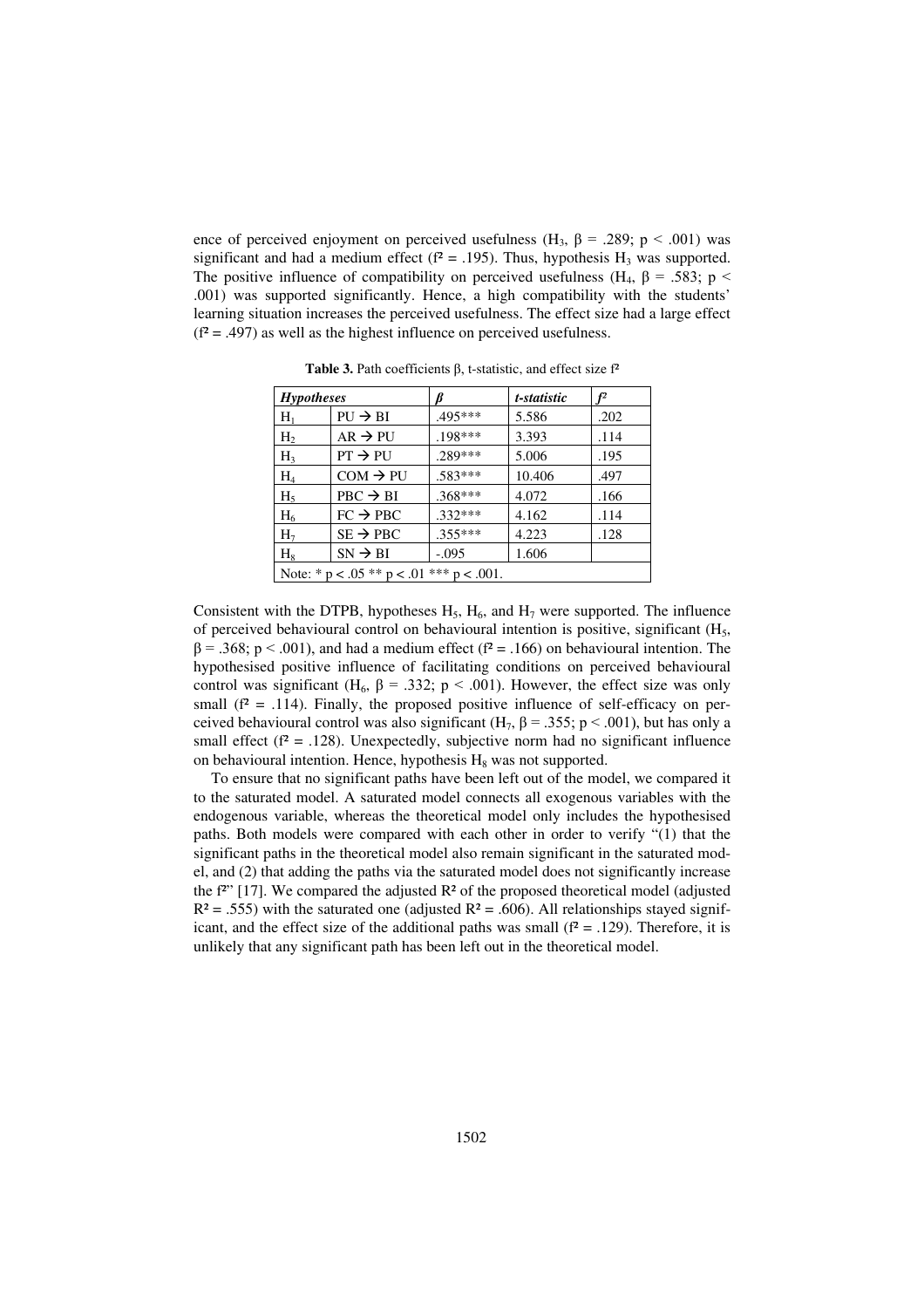# **5 Discussion**

In this study, we adapted the DTPB to explore the factors that influence students' decision to adopt wikis within formal learning processes in higher education. Consistent with previous research, perceived usefulness (e.g. [12]) and perceived behavioural control (e.g. [37]) had significant influence on behavioural intention. In conjunction with subjective norm, perceived usefulness and perceived behavioural control explain 56% of the variability of behavioural intention. In contrast to previous studies (e.g. [43]), subjective norm had no significant influence on behavioural intention. This finding is counterintuitive as students are spending a lot of time together while studying. Accordingly, it seems reasonable to expect them to influence each other's attitude towards technology for learning. However, the argument may not be relevant for first semester students, as there may not have formed personal relationships and learning habits yet. The lack of mutual influence could explain why subjective norm had no influence on students' behavioural intention. Accordingly, instructors' influence on first semesters should also be limited.

By integrating anticipated rewards and perceived enjoyment as constructs that represent intrinsic and extrinsic motivation, the proposed model considers the specific situation in higher education classrooms. The results show that both constructs were antecedents of perceived usefulness. In conjunction with compatibility, anticipated rewards and perceived enjoyment explain 76% of the variability of perceived usefulness. As hypothesised, anticipated rewards and perceived enjoyment had a positive influence on perceived usefulness. Therefore, students perceive wiki assignments as more useful if they are rewarded (e.g. with grades) or if they enjoy working with wikis. Compatibility had a large and significant effect on perceived usefulness. This is consistent with findings by Chen [8], who shows that educational compatibility is more important than the perceptions regarding technology usage. Therefore, the larger the compatibility with the learning situation, the larger is the perceived usefulness.

Consistent with the DTPB [37], facilitating conditions and self-efficacy both had a small, significant influence on perceived behavioural control.

#### **5.1 Practical Implications**

The underlying question of this study is what can we do as instructors to explain our students' lack of motivation? What can we do to engage our students and encourage them to use wikis? In the following, we outline some implications of the results.

Anticipated rewards, perceived enjoyment, and compatibility were strong determinants of perceived usefulness. The large influence of compatibility calls attention to students' learning preferences and learning style. Instructors have to think carefully about how wikis can support students' learning styles rather than changing them. While someone's learning style does not change in a short time, instructors can accommodate students with a course assignment that fits their learning situation. Students use wikis if they fit their goals, whether they are intrinsically or extrinsically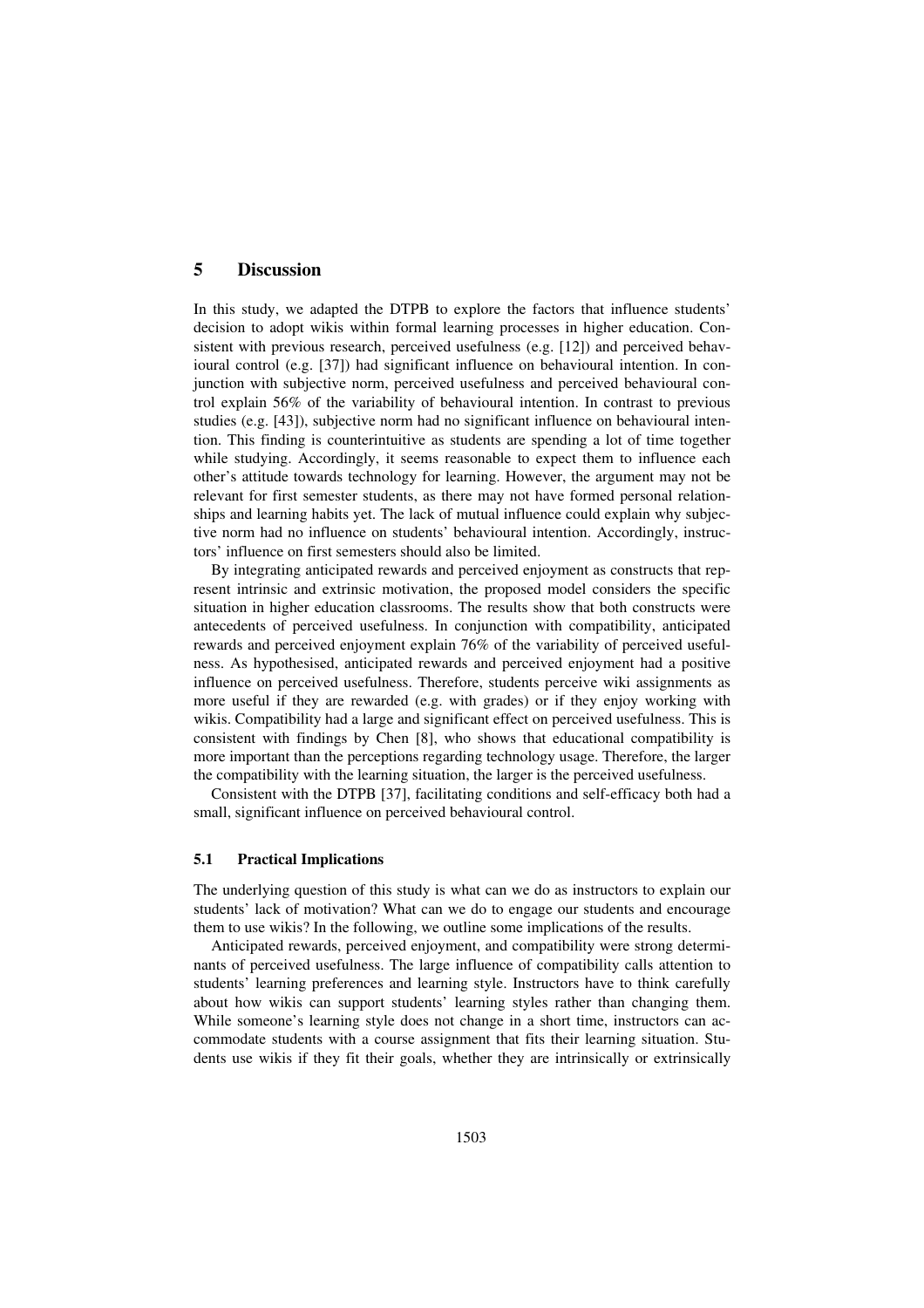motivated. But in either case, a wiki assignment must fit the learning situation of the student. Therefore, wikis should be an integral part of the course assignment rather than just an additional duty. Thereby, it is more likely that students will engage with a wiki if the course assignment necessitates it. As a consequence, instructors should ask themselves if a wiki is beneficial for a certain task assignment – and opt for an alternative if the task does not benefit from using a wiki.

While instructors cannot change their students' learning style, they can abet wiki adoption by targeting students' motivation. One precondition for the students to use wikis in class is that wiki assignments are integrated into the course in a reasonable and rewarding way. Otherwise, students will abstain from using the wiki [11], [14]. Through mandatory and assessed wiki work, extrinsic rewards can be set easily. Alternatively, instructors can try to motivate students by conferring certificates after taking part in a wiki-based course, instead of forcing them into wiki use by rewarding them with a grade [7].

Ideally, students are motivated extrinsically and intrinsically. Perceived enjoyment refers to one's intrinsic motivation. As perceived enjoyment had a significant influence on perceived usefulness, students seem to like the idea of working together within a wiki. This is consistent with previous qualitative research about the use of wikis in higher education. Students like the feeling of teaching others and sharing their knowledge [33]. And although intrinsic motivation cannot be built by instructors, they can design task assignments that stimulate intrinsic motivation. For example, working for a greater audience can motivate students: like writing a textbook together that will be publish as an open educational resource.

Independent of students' source of motivation, instructors should consider students' learning preferences and learning styles by seamlessly integrating wikis into the course. Thereby, instructors would not only lower barriers of adoption and invite students' participation and engagement in the wiki, but would also provide facilitating conditions. As facilitating conditions and self-efficacy had a significant influence on perceived behavioural control, accompanying wiki training and continuous support to lower technology barriers is recommended.

#### **5.2 Limitations and Further Research Directions**

From a research perspective, the study results indicate the suitability of the proposed model to explain the influences on the use of wikis in formal learning processes within higher education by students. However, this study has some limitations.

First, we did not have the opportunity to collect data from a random sample of students. A convenience sample was used to test the model (first semester students in an introductory course in information systems). In order to generalize the findings, this study should be replicated with students from different study courses and semesters.

Second, the explanatory power of this model regarding the influence of subjective norm on behavioural intention has to be further examined. Although subjective norm has been proven as a reliable influence in various acceptance models [37], [43], this was not the case in this study. Perhaps this is due to the fact that the subjective norm was measured with only two reflective indicators and without distinguishing between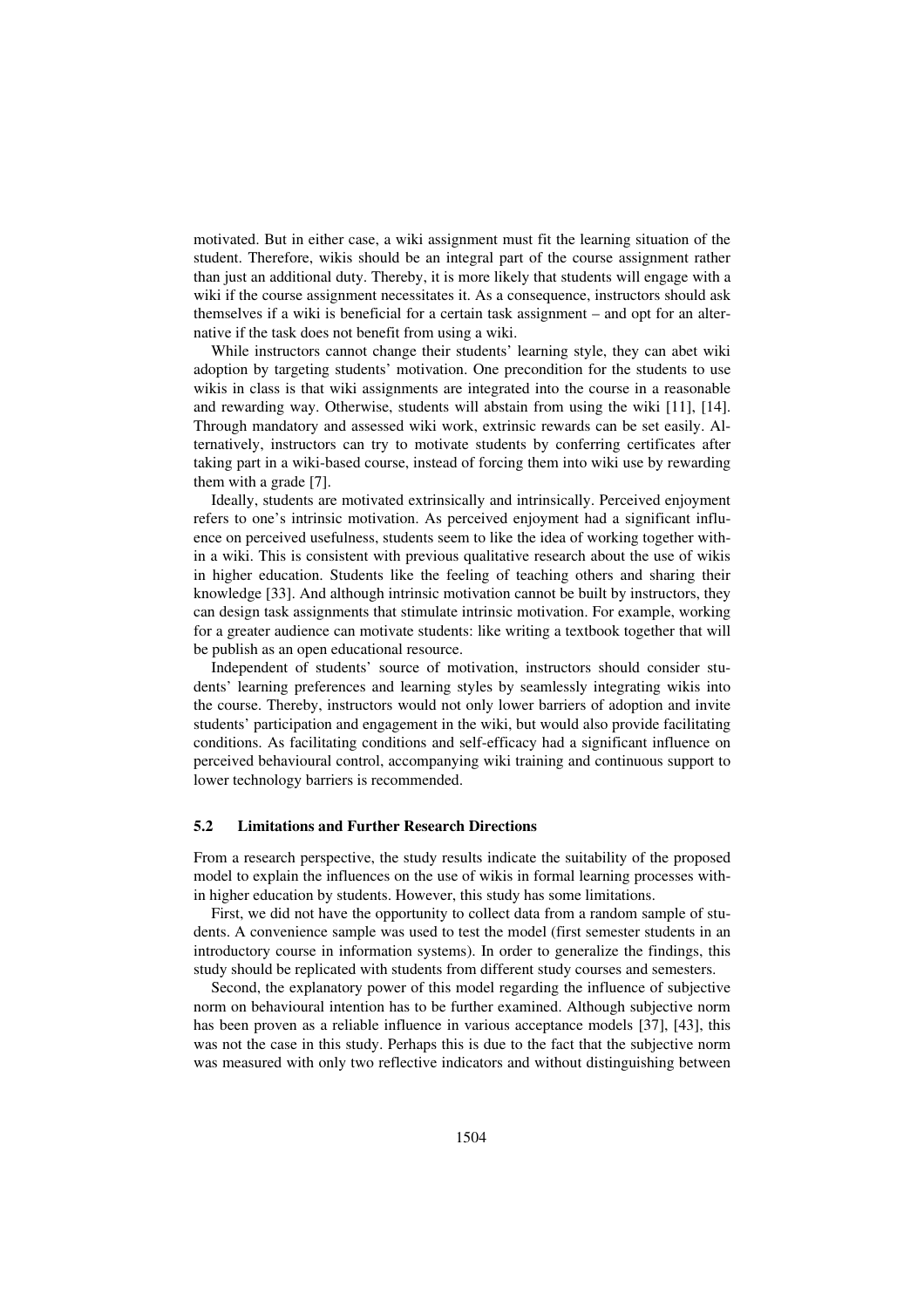different influence groups (e.g. peer influence, superior influence). An alternative explanation is that peers do have little influence on students' intentions and superior influence was substituted by anticipated rewards. Therefore, more qualitative and quantitative research is necessary to explore further social influences on technology adoption in the context of higher education.

Third, we refrained from including wiki characteristics in the model, but provided contextual information as a preamble to the questionnaire. While some will see this as a limitation, it facilitates the comparison of different educational technologies by shifting technology-specific characteristics into the background and focusing on the adoption of a form of technology in a particular setting. Further research should therefore investigate whether the proposed model yields different results with other Web 2.0 applications (e.g. social networking services, weblogs).

### **6 Conclusion**

The results of this study provide a foundation for future research about factors that influence student use of wikis in higher education. We show that intrinsic and extrinsic motivation plays an important role in students' decision to participate and engage in wiki assignments. Based on these findings, researchers should examine methods to foster support for student use of wikis, as well as for other Web 2.0 applications. This would enable instructors to better address students' needs and preferences.

**Acknowledgements.** We would like to thank Richard Ostertag who developed a theoretical model to examine students' intentions to use Web 2.0 tools within his diploma thesis, which we used as the foundation of the model outlined above. Furthermore, we would like to thank our colleagues for providing inspiration and helpful advice; esp. Helena Bukvova and Hendrik Kalb who commented on this paper.

# **References**

- 1. Agarwal, R., Prasad, J.: The role of innovation characteristics and perceived voluntariness in the acceptance of information technologies. Decision Sciences 28 (3), 557–582 (1997)
- 2. Ajzen, I.: The theory of planned behavior. Organizational Behavior and Human Decision Processes 50 (2), 179–211 (1991)
- 3. Bagozzi, R.P.: The self-regulation of attitudes, intentions, and behavior. Social Psychology Quarterly 55 (2), 178–204 (1992)
- 4. Bandura, A.: Self-efficacy mechanism in human agency. American Psychologist 37 (2), 122–147 (1982)
- 5. Biggs, J.: Approaches to the enhancement of tertiary teaching. Higher Education Research & Development 8 (1), 7–25 (1989)
- 6. Bock, G.-W. et al.: Behavioral intention formation in knowledge sharing: Examining the roles of extrinsic motivators, social-psychological forces, and organizational climate. MIS Quarterly 29 (1), 87–111 (2005)
- 7. Bonk, C.J. et al.: The tensions of transformation in three cross-institutional wikibook projects. Internet and Higher Education 12 (3-4), 126–135 (2009)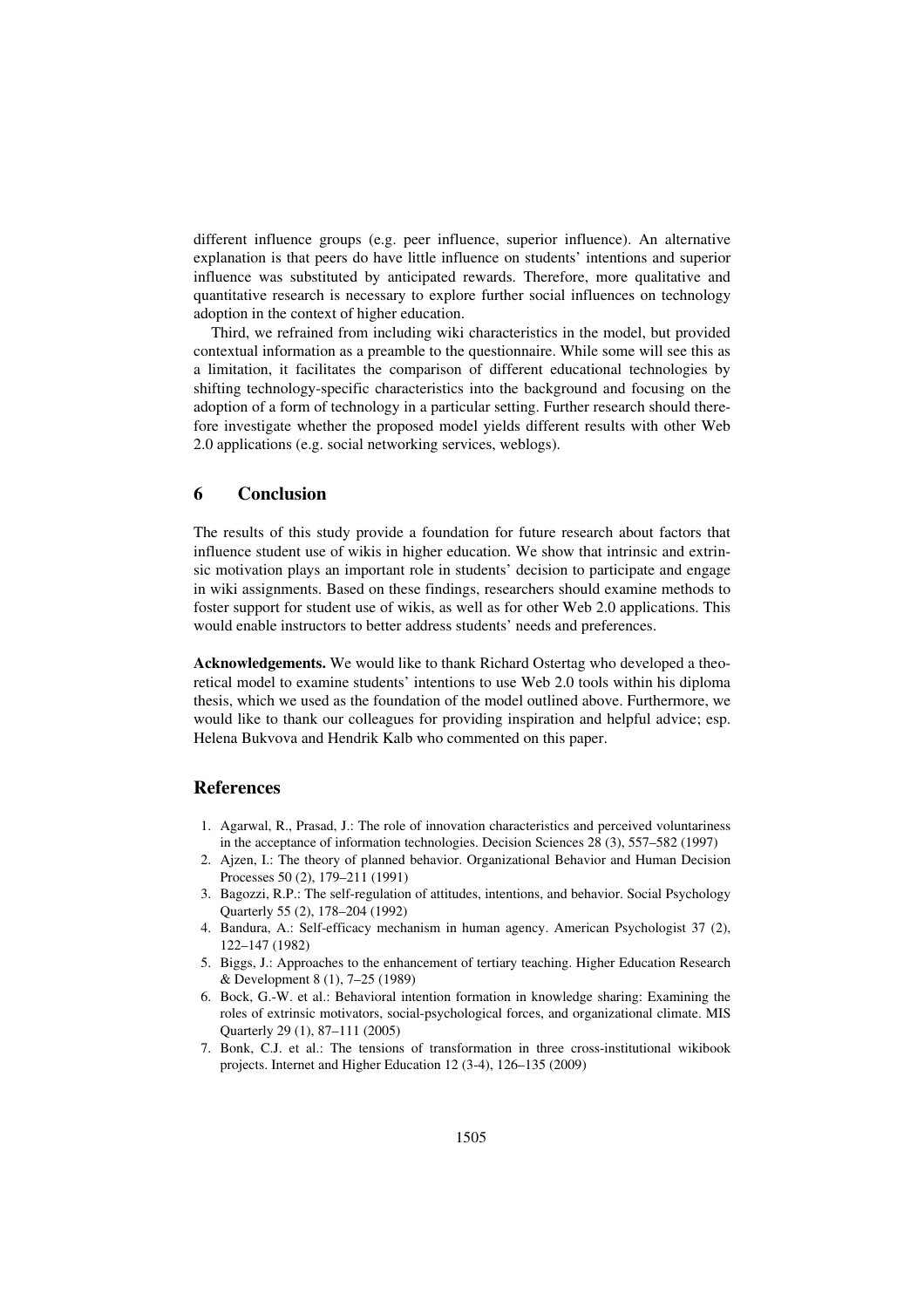- 8. Chen, J.-L.: The effects of education compatibility and technological expectancy on elearning acceptance. Computers & Education 57 (2), 1501–1511 (2011)
- 9. Chin, W.W.: The partial least squares approach to structural equation modeling. In: Marcoulides, G.A. (ed.): Modern methods for business research. Lawrence Erlbaum, Mahwah, NJ (1998)
- 10. Cohen, J.: Statistical power analysis for the behavioral sciences. Lawrence Erlbaum Associates, Hillsdale (1988)
- 11. Cole, M.: Using wiki technology to support student engagement: Lessons from the trenches. Computers & Education 52 (1), 141–146 (2009)
- 12. Davis, F. et al.: User Acceptance of Computer Technology: A Comparison of Two Theoretical Models. Management Science 35 (8), 982–1003 (1989)
- 13. Downes, S.: E-Learning 2.0, http://elearnmag.acm.org/featured.cfm?aid=1104968
- 14. Ebner, M. et al.: Utilizing wiki-systems in higher education classes: A chance for universal access?. Universal Access in the Information Society 7 (4), 199–207 (2008)
- 15. Faul, F. et al.: Statistical power analyses using G\*Power 3.1: Tests for correlation and regression analyses. Behavior Research Methods 41 (4), 1149–1160 (2009)
- 16. Fornell, C., Larcker, D.F.: Structural equation models with unobservable variables and measurement error: Algebra and statistics. Journal of Marketing Research 18 (3), 382–388 (1981)
- 17. Gefen, D., Rigdon, E.E.: An update and extension to SEM guidelines for administrative and social science research. MIS Quarterly 35 (2), iii–xiv (2011)
- 18. Guo, Z., Stevens, K.J.: Factors influencing perceived usefulness of wikis for group collaborative learning by first year students. Australasian Journal of Educational Technology 27 (2), 221–242 (2011)
- 19. Guzdial, M. et al.: Beyond adoption to invention: Teacher-created collaborative activities in higher education. Journal of the Learning Sciences 10 (3), 265–279 (2001)
- 20. Hair, J.F. et al.: An assessment of the use of partial least squares structural equation modeling in marketing research. Journal of the Academy of Marketing Science 40 (3), 414-433 (2011)
- 21. Hartshorne, R., Ajjan, H.: Examining student decisions to adopt Web 2.0 technologies: Theory and empirical tests. Journal of Computing in Higher Education 21 (3), 183–198 (2009)
- 22. Hsu, C.-L., Lin, J.C.-C.: Acceptance of blog usage: The roles of technology acceptance, social influence and knowledge sharing motivation. Information & Management 45 (1), 65–74 (2008)
- 23. Kang, M. et al.: Identifying different antecedents for closed vs open knowledge transfer. Journal of Information Science 36 (5), 585–602 (2010)
- 24. Kessler, G.: Student-initiated attention to form in wiki-based collaborative writing. Language Learning & Technology 13 (1), 79–95 (2009)
- 25. Leuf, B., Cunningham, W.: The Wiki Way: Quick collaboration on the web. Addison-Wesley, Upper Saddle River, NJ (2001)
- 26. Liang, H. et al.: Assimilation of enterprise systems: The effect of institutional pressures and the mediating role of top management. MIS Quarterly 31 (1), 59–87 (2007)
- 27. Liu, X.: Empirical testing of a theoretical extension of the technology acceptance model: An exploratory study of educational Wikis. Commun. Education 59 (1), 52–69 (2010)
- 28. Neumann, D.L., Hood, M.: The effects of using a wiki on student engagement and learning of report writing skills in a university statistics course. Australasian Journal of Educational Technology 25 (3), 382–398 (2009)